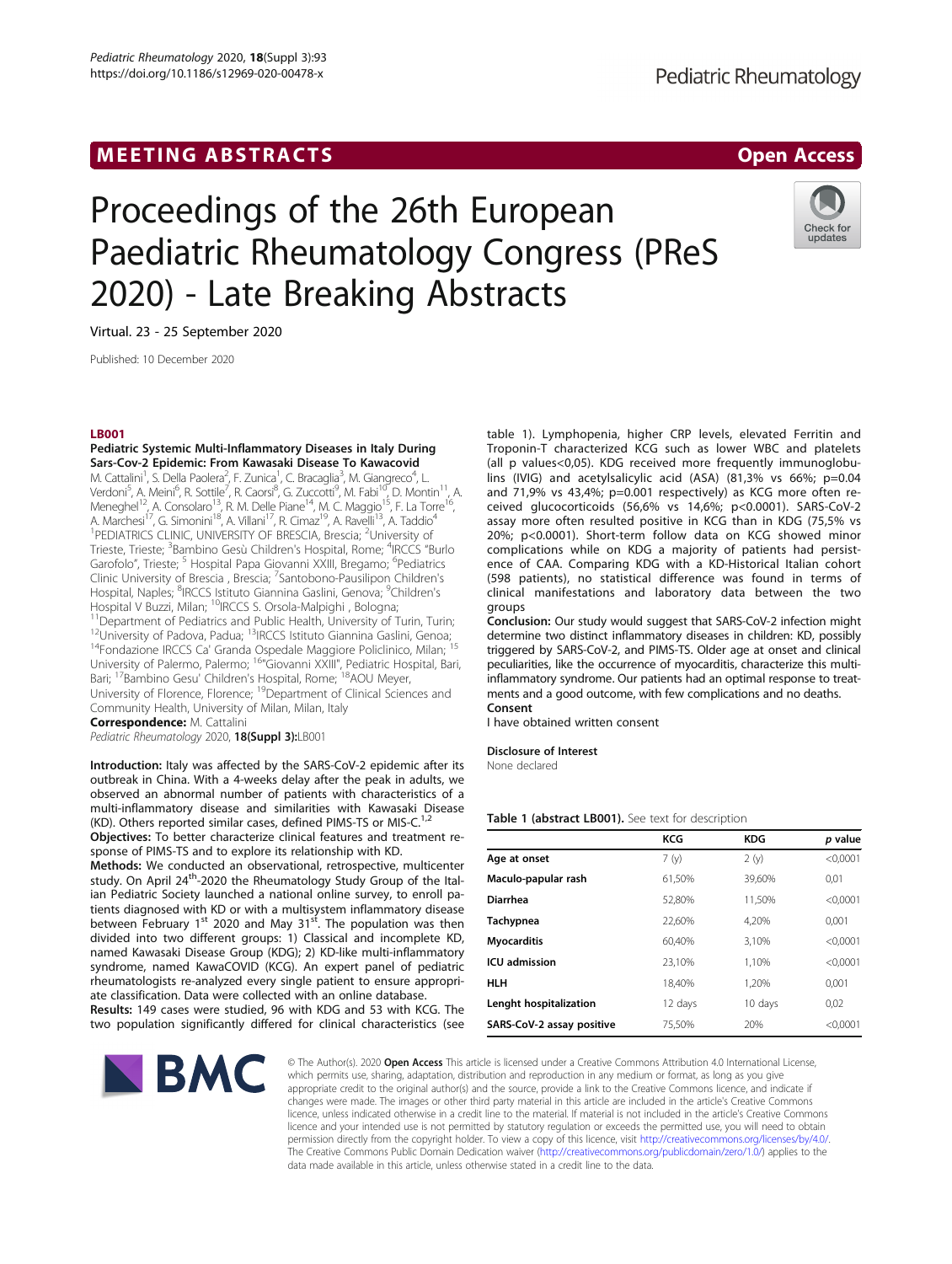#### LB002

#### Immunopathogenesis of Covid-19-Related Pediatric Inflammatory Multisystem Syndrome: Cytokine Profile and Sars-Cov-2 Specific Immune Complexes

A. Esteve-Sole<sup>1</sup>, J. Anton<sup>2</sup>, R. M. Pino-Ramirez<sup>3</sup>, J. Sanchez-Manubens<sup>2,4</sup>, V. Fumadó<sup>5</sup>, C. Fortuny-Guasch<sup>6</sup>, M. Ríos<sup>3</sup>, J. Sanchez de Toledo<sup>7</sup>, M. Girona-Alarcón<sup>8</sup>, J. M. Mosquera<sup>2</sup>, S. Ricart<sup>3</sup>, C. Launes<sup>3</sup>, M. Fernández de Sevilla<sup>3</sup>, C.<br>Jou<sup>9</sup>, C. Muñoz-Almagro<sup>10</sup>, E. González-Roca<sup>11</sup>, A. Vergara<sup>11,12</sup>, M. Juan<sup>13</sup>, A. Noguera-Julian<sup>5</sup>, Y. Jordan<sup>8</sup>, L. Alsina<sup>1</sup>

<sup>1</sup>Allergy and Clinical Immunology; <sup>2</sup>Pediatric Rheumatology; <sup>3</sup>Pediatrics, HSJD, BCN; <sup>4</sup>Pediatric Rheumatology, H. Parc Tauli, Sabadell; <sup>5</sup>Infectious Diseases, Pediatrics, HSJD; <sup>6</sup>Infectious Diseases, Pediatrics, SJD; <sup>7</sup>Cardiology; <sup>8</sup>Pediatric Intensive Care; <sup>9</sup>Pathology; <sup>10</sup>Molecular Microbiology, HSJD; <sup>11</sup>Molecular Biology Core; 12Microbiology Department; 13Immunology, CDB, HCB, BCN, Spain

### Correspondence: L. Alsina

Pediatric Rheumatology 2020, 18(Suppl 3):LB002

Introduction: A multisystem inflammatory syndrome (MIS-C) with temporary association with SARS-CoV-2 pandemics has been recently described in children. MIS-C shares some common features with Kawasaki disease (KD). We hypothesized that: 1) the immune cytokine profiles observed in MIS-C and pre-pandemic KD are different and might explain the different clinical patterns; 2) SARS-CoV-2 specific immune-complexes (IC) may explain the immunopathology of MIS-C.

Objectives: To compare the cytokine profile between MIS-C patients, children with SARS-CoV-2 infection without MIS-C, KD patients, and healthy controls (HC); and to explore the presence of circulating SARS-CoV-2 specific IC in MIS-C patients.

Methods: Patient's blood samples were drawn within day 1 to 8 of disease onset (prior to any treatment) for the quantification of 34 circulating cytokines (Cytokine & Chemokine 34-Plex Human ProcartaPlex, ThermoFisher) and evaluation of the presence of circulating SARS-CoV-2 IC (TaqPath™ COVID-19 CE-IVD RT-PCR Kit", ThermoFisher). Protocol was approved by the local ethics committee.

Results: Fifty-eight patients were included: 1) 14 with MIS-C (8 positive for SARS-CoV-2 by PCR or serology, mean age 4.58yo, 50% male); 2) 10 with positive PCR to SARS-CoV-2 without MIS-C (COVID; mean age 9.5, 50% male); 3) 14 with pre-pandemic KD (KD; mean age 2.6yo, 57% male) and 4) 20 pediatric healthy controls (HC; mean age 5.6yo, 94% male with negative SARS-CoV-2 IgG/IgM/IgA).

Compared to HC, MIS-C and KD groups displayed significant higher levels of most cytokines, ranging from 1-6  $Log<sub>2</sub>FC (Log<sub>2</sub> Fold Change)$ . Of these, IFN-γ-related (IL-18, IFN-γ, IP-10) and inflammatory monocytes-related cytokines (MCP-1, MIP1-β, IL-1α, IL-1RA), were the main triggers of inflammation (based on PCA analysis using ClustVis tool). No significant differences were found between MIS-C and KD profiles; however, in a subgroup of patients with MIS-C Log<sub>2</sub>FC was greater compared to KD for IFN-γ, IL-1RA and MCP-1, without reaching statistical significance. A gradation of inflammation is observed between COVID patients, with/without MIS-C.

There was no detection of circulating SARS-CoV-2 IC in MIS-C patients (with or without SARS-CoV-2 confirmation).

Conclusion: Our findings suggest a major role of IFN-γ and inflammatory monocytes through IL-1 in the pathogenesis of MIS-C, which can be of relevance for the therapeutic management of affected patients. Funded by "Kids Corona" project by Hospital Sant Joan de Déu.

#### Consent

I have obtained written consent

Disclosure of Interest

None declared

#### LB003

#### Covid-19 Pandemic - Related Chilblains: Clinical and Immunological Characterization of an Italian Cohort

S. Signa<sup>1,2</sup>, F. Manunza<sup>3</sup>, C. Pastorino<sup>3</sup>, P. Bocca<sup>1</sup>, A. Corcione<sup>1</sup>, F. Penco<sup>1</sup> , A. Bertoni<sup>1</sup>, G. Viglizzo<sup>3</sup>, S. Rosina<sup>4</sup>, P. Giordano<sup>2</sup>, C. Occella<sup>3</sup>, M. Acquila<sup>5</sup> , C. Medici<sup>5</sup>, E. Castagnola<sup>2</sup>, M. Gattorno<sup>1</sup>, S. Volpi<sup>1</sup>

<sup>1</sup>UOSD Centro Malattie Autoinfiammatorie e Immunodeficienze; <sup>2</sup>UOC Malattie Infettive; <sup>3</sup>UO Dermatologia; <sup>4</sup>UOC Clinica Pediatrica e Reumatologia;<br><sup>5</sup>LIOC Laboratori Apalici, IPCCS Istituto Ciannina Caslini, Conca, Italy <sup>5</sup>UOC Laboratori Analisi, IRCCS Istituto Giannina Gaslini, Genoa, Italy

Correspondence: S. Signa

Pediatric Rheumatology 2020, 18(Suppl 3):LB003

Introduction: During COVID-19 pandemic, acute acral chilblainlike lesions (ACBLL), reminiscent of lupus pernio, were initially observed among patients with highly suspected (but mostly unconfirmed) infection with SARS-CoV-2.The aetiology of this phenomenon has not been elucidated yet and pathogenetic mechanism remains unknown. Several studies have investigated cytokine and chemokine profile in patients with COVID-19 but a characterization of ACBLL patients is lacking.

Objectives: We aimed to describe the clinical, laboratory and immunological features of children presenting with ACBLL referred to our Institute during the COVID-19 pandemic spread. Methods: We prospectively collected data of children referred to our Institute from April 1st to June 30th. We investigate the presence of SARS-CoV2 infection through RT-PCR from nasopharingeal swabs and two different serologic kit. Nine patients accepted to be studied prospectively. All patients underwent a laboratory work-up including coagulation, viral serology and autoantibodies panel. Finally, we analysed peripheral blood IFN signature and a panel of inflammatory biomarkers in serum/plasma by a flow cytometry bead array (CXCL10, CXCL9, IL-6, IL-1β,TNFα). Skin biopsy was not performed because of our Institute restriction measures adopted during the pandemic.

Results: We examined 31 children (F: 20; median age 12 y), at a median delay of 26 days after symptoms onset (2-73 days). Twelve patients (39%) presented non-specific systemic symptoms preceding ACBLL onset. Four patients (13%) reported a possible contagion from a close contact. All patients presented stereotypical features resembling classical chilblains with acral erythematous-edematous violaceous plaques and nodules localized on the toes (n=23, 74%), the fingers (n=4, 13%) or on both sites (n=4, 13%). SARS-CoV-2 RNA detection resulted negative except for 2 patients. Repeated SARS-CoV-2 specific IgG/IgA tests were negative for all patients except for the two cases with positive swabs who showed IgG positivity; one of them was also positive for IgA. Neither common virus serology nor coagulation studies revealed significative results. Two patients presented positive ANA and anti β2 glycoprotein,respectively. A positive IFN signature was detected only in 1/ 27 patients  $(4%)$ . The cytokine array showed high levels of IP10 (n= 7, range 41-534 pg/ml, n.v. 0.0-0.2 pg/ml) and a mild increase of IL-6 (n= 5, range 3.2-6.5 pg/ml, n.v. 0.5-2.2pg/ml), without alterations of CXCL9, IL-1β and TNFa.Nine patients agreed to further follow-up after a median of 32 days (22-61 days) from the first visit. No seroconversion was observed among them. In addition, 4/6 tested patients (66%) showed a reduction of IL-6 levels at follow-up.

Conclusion: Albeit the role of SARS-CoV-2 in the development of ACBLL remains to be elucidated, our preliminary results showed a significant increase in serum IP10 levels, not associated with a peripheral blood IFN signature, which is instead a characteristic of pernio-related chilblains. IP10 secretion is induced by type I and type II IFN and lack of type I IFN signature in peripheral blood opens at least two scenarios: a predominant role for type II IFN or a more local type I IFN activation, possibly triggered by the virus itself and not involving circulating blood cells, thus explaining lack of systemic symptoms in most of these patients.

#### Disclosure of Interest

None declared

#### LB004

#### The Effectiveness of Post-Isometric Muscle Relaxation in Children and Adolescents with Ankylosing Spondylitis

O. A. Tikhoplav<sup>1</sup>, E. Guryanova<sup>2</sup> <sup>1</sup>Chuvash State University, <sup>2</sup>Republican Clinical Hospital, Cheboksary Russian Federation

Correspondence: O. A. Tikhoplav

Pediatric Rheumatology 2020, 18(Suppl 3):LB004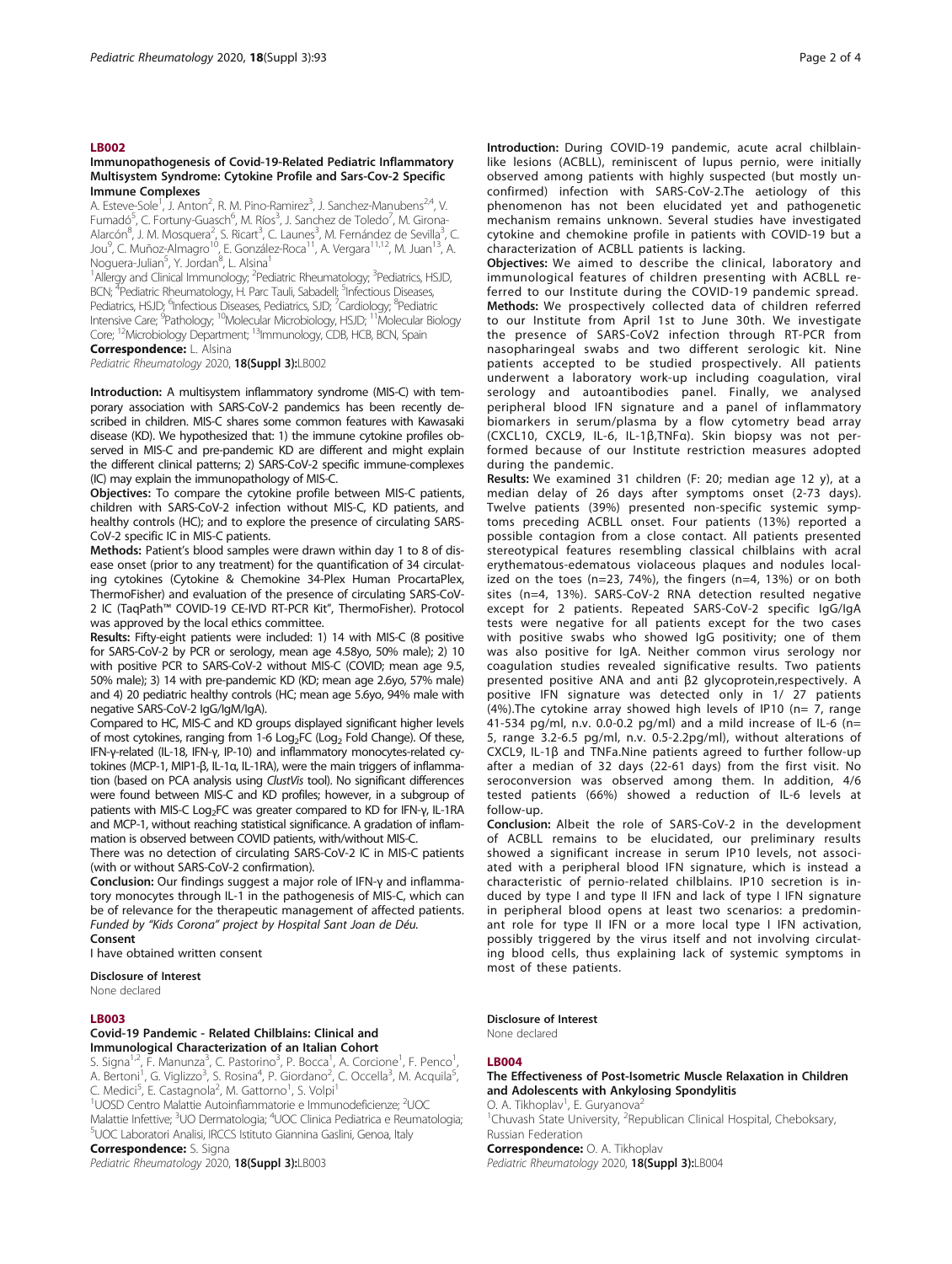Introduction: Ankylosing spondylitis (AS) is a chronic, gradually progressive inflammatory disease of the spine, which in a number of patients can occur simultaneously with lesions of entheses and peripheral joints.

Objectives: The aim of the study was to compare the effectiveness of treatment of juvenile forms of AS, with the use of postisometric relaxation techniques in the treatment program, and without it.

The onset of the disease often occurs in childhood (juvenile AS). At the same time, in childhood, the manifestations of peripheral arthritis and enthesitis significantly prevail in patients over the symptoms of axial lesion, and in adolescence - the pathology of the hip joints (coxitis). Subsequently, the clinical picture of the disease becomes more typical for AS.

The aim of the study was to compare the effectiveness of treatment of juvenile forms of AS, with the use of post-isometric relaxation techniques in the treatment program, and without it.The aim of the study was to compare the effectiveness of treatment of juvenile forms of AS, with the use of postisometric relaxation techniques in the treatment program, and without it.

Methods: Methods. A prospective clinical study was conducted with 98 children with a confirmed diagnosis of ankylosing spondylitis aged 10 to 14 years (68 girls, 30 boys). All patients had a period from the moment of diagnosis from 6 months to one and a half years. The exclusion criteria for patients were the presence of other diseases, joints and / or spine, which aggravated the course of the underlying disease. All children were randomly divided into two groups: children (68) who received a combination treatment including massage, acupuncture and exercise and post-isometric muscle relaxation techniques and children (30) of the 2nd group (G2) who received the program, with the exception of post-isometric relaxation.

All children received treatment 5 times a week (from Monday to Friday, except Saturday and Sunday), the total duration of the rehabilitation course was 14 days. The therapeutic program included the following non-drug methods of exposure: for G1, 30 minutes - an acupuncture session, 20 minutes - a general massage session and at least 45 minutes of exercises in a gymnastics room with a physiotherapy instructor, as well as sessions of post-isometric muscle relaxation for the chest, back, upper and lower limbs. The visual analogue scale (VAS) was used as a method of assessing effectiveness, which was assessed at the beginning of the study, at the fifth, ninth and last clinic visits. Also, the BAS-DAI index was used.

Results: Results. 97 patients (99%) completed the protocol: 68 (100%) in G1 and 29 (97%) in G2. The average VAS score in G1 at the beginning of the study was  $5.8 \pm 0.6$ , and after the tenth session it dropped to 2.1  $\pm$  0.3. A significant decrease in pain was also recorded in group G2 (from  $5.8 \pm 0.6$  at the beginning of the study to 3.5  $\pm$  0.2 after treatment), a statistically significant difference (p <0.05) between different groups. To assess the period of time over which the treatment effect persists, all patients were asked to send a subjective VAS score to the treating physician after completing treatment on a monthly basis for 12 months. It was found that the inclusion of post-isometric muscle relaxation in the rehabilitation program allows the effects of pain reduction to be prolonged. Patients in the G1 group had lower VAS scores compared to patients in the G2 group by 4.3 months longer.

Conclusion: Conclusion. The results obtained indicate a high efficiency of the use of post-isometric muscle relaxation in the complex treatment of patients with established ankylosing spondylitis.

#### Disclosure of Interest None declared

#### LB005

#### Canakinumab in Systemic Juvenile Idiopathic Arthritis: Clinical Inactive Disease Rate and Safety in Italian Patients

A. De Matteis<sup>1</sup>, C. Bracaglia<sup>1</sup>, D. Pires Marafon<sup>1</sup>, M. Alessio<sup>2</sup>, G. Filocamo<sup>3</sup>, F. Minoia<sup>3</sup>, J. Tibaldi<sup>4</sup>, A. Marino<sup>5</sup>, G. Simonini<sup>5</sup>, F. La Torre<sup>6</sup>, M. C. Maggio<sup>7</sup>, C<br>Alizzi<sup>8</sup>, F. Licciardi<sup>9</sup>, D. Montin<sup>9</sup>, G. Martini<sup>10</sup>, A. Civino<sup>11</sup>, G. Romina<sup>12</sup>, A. N. Olivieri<sup>13</sup>, E. Cortis<sup>14</sup>, G. Conti<sup>15</sup>, F. Orlando<sup>16</sup>, R. Naddei<sup>2</sup>, S. Martino<sup>9</sup>, A. L. Piscitelli<sup>1</sup>, R. Cimaz<sup>17</sup>, A. Ravelli<sup>4</sup>, F. De Benedetti<sup>1</sup>, M. Pardeo<sup>1</sup> <sup>1</sup> Division of Rheumatology, IRCCS Ospedale Pediatrico Bambino Gesù, Roma; <sup>2</sup>Department of Translational Medicine, University Naples Federico II, Napoli; <sup>3</sup>Intermediate Pediatric Care Unit, Fondazione IRCCS Ca Grande Ospedale Maggiore Policlinico, Milano; <sup>4</sup> Division of Rheumatology, University of Genova and Giannina Gaslini Institute, Genova; <sup>5</sup>Department of Neurosciences, Psychology, Drug Research and Child Health, Rheumatology Unit, Meyer Children's Hospital, University of Florence, Firenze; <sup>6</sup>Department of Pediatrics, division of Rheumatology, Ospedale "Giovanni XXIII", University of Bari, Bari; <sup>7</sup>University Department Pro.Sa.M.I. "G. D'Alessandro"; <sup>8</sup>University Department Pro.Sa.M.I "G D'Alessandro", University of Palermo, Palermo; <sup>9</sup>Department of Pediatrics and Infectious Diseases, School of Medicine, University of Turin, Regina Margherita Children' s Hospital, Torino; <sup>10</sup>Department of Woman and Child Health, University of Padua, Padova; <sup>11</sup>Department of Pediatrics,<br>division of Rheumatology and Immunology, Ospedale "Vito Fazzi", Lecce; <sup>12</sup>Unit of Pediatric Nephrology and Rheumatology, University of Messina, Messina; 13Department of Woman, Child, and General and Specialistic Surgery, Second University of Studies of Naples, Napoli; <sup>14</sup>Department of Pediatrics, Sant' Eugenio Hospital, Roma; <sup>15</sup>Pediatric Nephrology and Rheumatology Unit, AOU Policlinico "G. Martino", Messina; 16Unit of Pediatrics 2, Santobono-Pausilipon Children's Hospital, Napoli; <sup>17</sup>Research Center for Adult and Pediatric Rheumatic Diseases, University of Milan, Milano, Italy

**Correspondence: A. De Matteis** 

Pediatric Rheumatology 2020, 18(Suppl 3):LB005

Introduction: Systemic juvenile idiopathic arthritis (sJIA) accounts for 10-20% of all patients with JIA. The demonstration of a key role of IL-1 and IL-6 in the pathogenesis of the disease, led to consider sJIA an autoinflammatory disease: this explain the successfully use of IL-1 and IL-6 inhibitors. While the efficacy and safety of anakinra in sJIA is widely documented, there are no reports on large series of patients treated with canakinumab outside of the setting of clinical trials.

Objectives: The aim of this study was to evaluate clinical response rate and disease course of canakinumab in Italian cohort of patients with s IIA

Methods: This is a retrospective multicenter study. Demographic features, previous medical history and therapies was evaluated for each patients. Clinical features, laboratory parameters and adverse events were collected at baseline and after 6 months from starting canakinumab. Clinically inactive disease (CID) was defined according to Wallace criteria.

Results: We enrolled 82 (50 F) patients with sJIA treated with canakinumab from 2006 to 2020; 75 of them reached a follow up of 6 months. At baseline 49 patients (59.8%), of which 36 in active disease (AD) and 13 in CID, were previously treated with anakinra, while 33 patients in AD (40.2%) were naïve. At 6 months of follow-up 51/75 patients (68%) met criteria of CID off-glucocorticoids, including all 13 patients in CID at baseline, 19 patients in AD previously treated with anakinra and 19 patients naïve. Twenty-four patients (32%) maintained AD. To evaluated if the response to canakinumab might be related to the baseline features we excluded 13 patients in CID at baseline; we divided the 62 patients in responders (38/62, 61.3%) and non-responders (24/62, 38.7%). There were no significant differences between the two groups regarding demographic, clinical and laboratory parameters, except for a higher number of active joints (p=0.021) and for a greater use of disease-modifying antirheumatic drugs (DMARDs) (p<0.0001) in non-responders patients (Table). No major adverse events nor cases of macrophage activated syndrome were recorded.